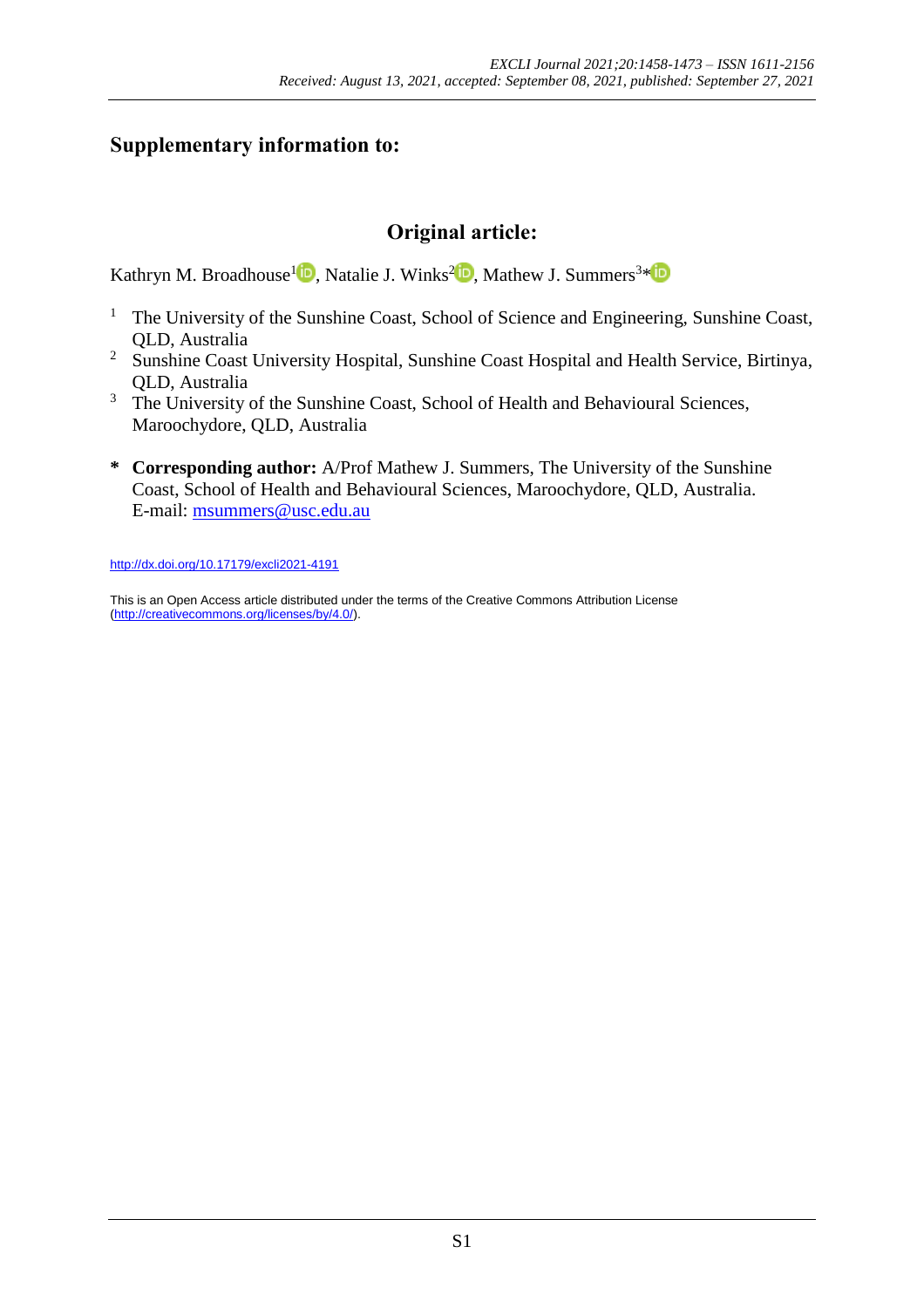### **Supplementary File 1**

**Study Flow** 



**Figure S1:** Study flow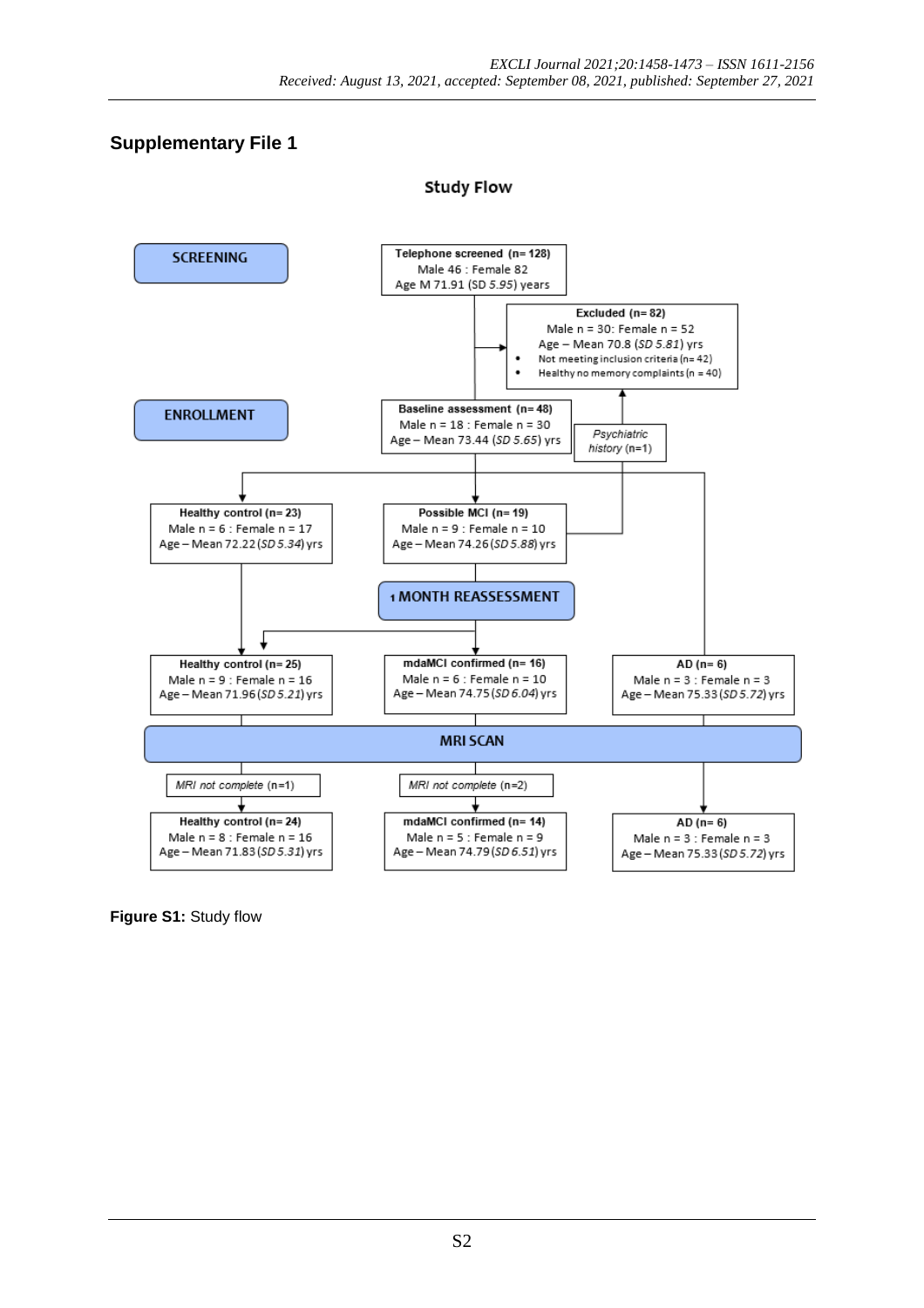### **Supplementary File 2**

#### *MRI processing and analysis*

*Structural analysis*: MPRAGE datasets were automatically processed to obtain reliable cortical reconstruction and volumetric segmentations using the *whole-brain* imaging analysis stream in FreeSurfer v6.0. All outputs were visually inspected and where necessary, manual edits were carried out following the FreeSurfer manual editing pipeline. Segmentation of the left and right hippocampi into the head and body subregions were performed with the *hippocampal subfield and nuclei of the amygdala* processing stream FreeSurfer v6.0 (HBT output) using the Freesurfer image analysis suite, which is documented and freely available for download online [\(http://surfer.nmr.mgh.harvard.edu/\)](http://surfer.nmr.mgh.harvard.edu/).

*Functional connectivity analysis*: Structural FreeSurfer processed and rsfMRI datasets were pre-processed and analyzed with the open source Matlab/SPM-based CONN toolbox [\(conn](https://web.conn-toolbox.org/)[toolbox.org\)](https://web.conn-toolbox.org/) following the default DARTEL pre-processing stream. In brief: (i) pre-processing of functional and anatomical volumes using SPM12 realignment, outlier identification, co-registration, segmentation, normalization to standard MNI space (DARTEL stream), smoothing (slice-time was omitted as the multi-slice EPI sequence provided sub 2000 TR). (ii) control of residual physiological and motion artefacts - scrubbing, denoising, global regression, band-pass filtering of 0.01-0.08 Hz and finally regressing out nuisance signals related to white matter, whole-brain and cerebrospinal fluid signal. Individual functional connectivity matrices were then determined using the default FSL Harvard-Oxford Atlas for whole brain ROI-to-ROI analysis.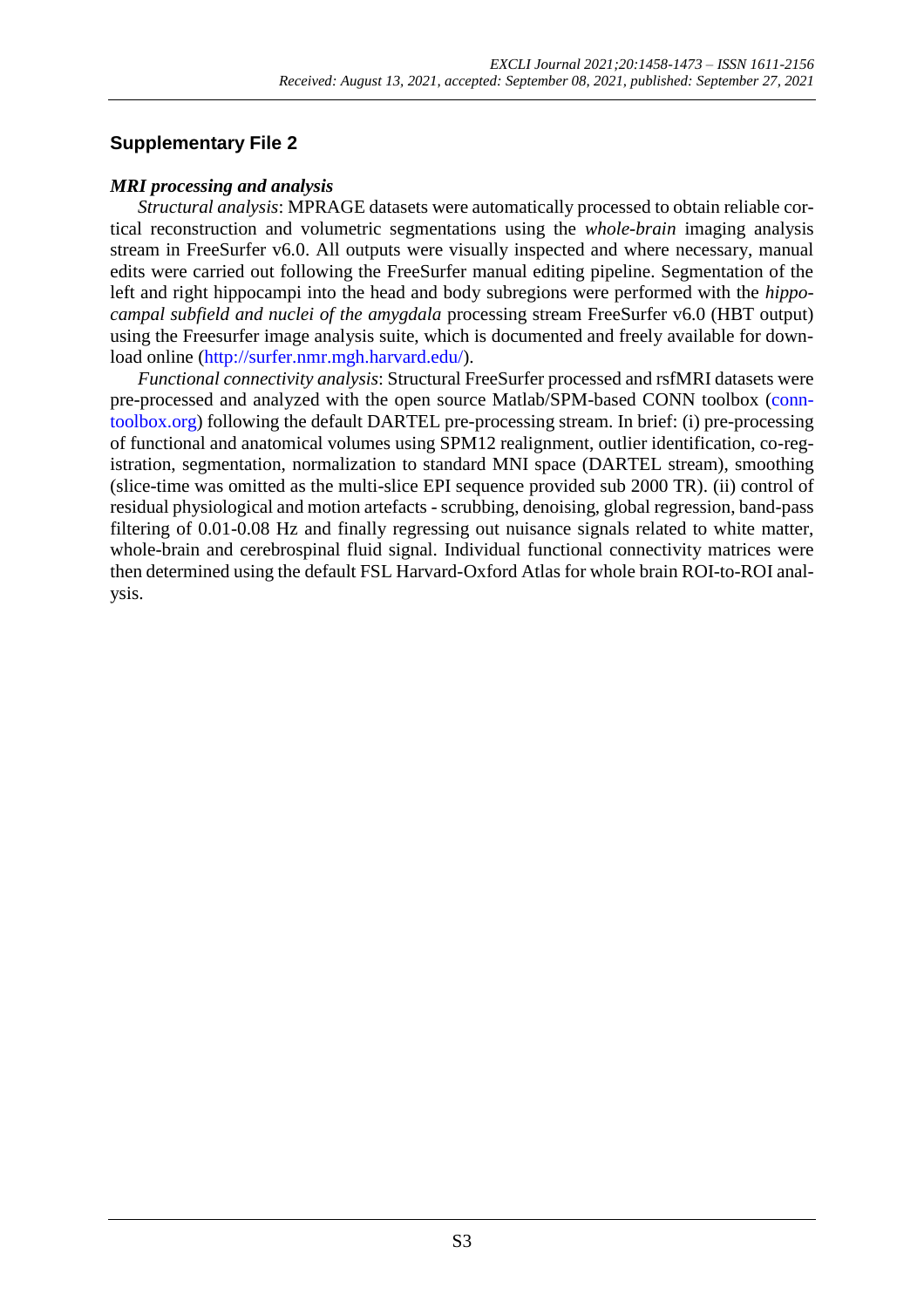#### **Fronto-temporal-limbic ROI list**

```
atlas.FP r (Frontal Pole Right)atlas.FP l (Frontal Pole Left)
atlas.IC r (Insular Cortex Right)
atlas.IC l (Insular Cortex Left)
atlas.SFG r (Superior Frontal Gyrus Right)
atlas.SFG l (Superior Frontal Gyrus Left)
atlas.MidFG r (Middle Frontal Gyrus Right)
atlas.MidFG l (Middle Frontal Gyrus Left)
atlas.IFG tri r (Inferior Frontal Gyrus, pars triangularis Right)
atlas.IFG tri l (Inferior Frontal Gyrus, pars triangularis Left)
atlas.IFG oper r (Inferior Frontal Gyrus, pars opercularis Right)
atlas.IFG oper l (Inferior Frontal Gyrus, pars opercularis Left)
atlas.PreCG r (Precentral Gyrus Right)
atlas.PreCG l (Precentral Gyrus Left)
atlas.TP r (Temporal Pole Right)
atlas.TP l (Temporal Pole Left)
atlas.aSTG r (Superior Temporal Gyrus, anterior division Right)
atlas.aSTG l (Superior Temporal Gyrus, anterior division Left)
atlas.pSTG r (Superior Temporal Gyrus, posterior division Right)
atlas.pSTG l (Superior Temporal Gyrus, posterior division Left)
atlas.aMTG r (Middle Temporal Gyrus, anterior division Right)
atlas.aMTG l (Middle Temporal Gyrus, anterior division Left)
atlas.pMTG r (Middle Temporal Gyrus, posterior division Right)
atlas.pMTG l (Middle Temporal Gyrus, posterior division Left)
atlas.toMTG r (Middle Temporal Gyrus, temporooccipital part Right)
atlas.toMTG l (Middle Temporal Gyrus, temporooccipital part Left)
atlas.aITG r (Inferior Temporal Gyrus, anterior division Right)
atlas.aITG l (Inferior Temporal Gyrus, anterior division Left)
atlas.pITG r (Inferior Temporal Gyrus, posterior division Right)
atlas.pITG l (Inferior Temporal Gyrus, posterior division Left)
atlas.toITG r (Inferior Temporal Gyrus, temporooccipital part Right)
atlas.toITG l (Inferior Temporal Gyrus, temporooccipital part Left)
atlas.MedFC (Frontal Medial Cortex)
atlas.PaCiG r (Paracingulate Gyrus Right)
atlas.PaCiG l (Paracingulate Gyrus Left)
atlas.AC (Cingulate Gyrus, anterior division)
atlas.FOrb r (Frontal Orbital Cortex Right)
atlas.FOrb l (Frontal Orbital Cortex Left)
atlas.aPaHC r (Parahippocampal Gyrus, anterior division Right)
atlas.aPaHC l (Parahippocampal Gyrus, anterior division Left)
atlas.pPaHC r (Parahippocampal Gyrus, posterior division Right)
atlas.pPaHC l (Parahippocampal Gyrus, posterior division Left)
atlas.aTFusC r (Temporal Fusiform Cortex, anterior division Right)
atlas.aTFusC l (Temporal Fusiform Cortex, anterior division Left)
atlas.pTFusC r (Temporal Fusiform Cortex, posterior division Right)
atlas.pTFusC l (Temporal Fusiform Cortex, posterior division Left)
atlas.TOFusC r (Temporal Occipital Fusiform Cortex Right)
atlas.TOFusC l (Temporal Occipital Fusiform Cortex Left)
atlas.FO r (Frontal Operculum Cortex Right)
atlas.FO l (Frontal Operculum Cortex Left)
atlas.Hippocampus r
atlas.Hippocampus l
atlas.Amygdala r
atlas.Amygdala l
atlas.Accumbens r
atlas.Accumbens l
```